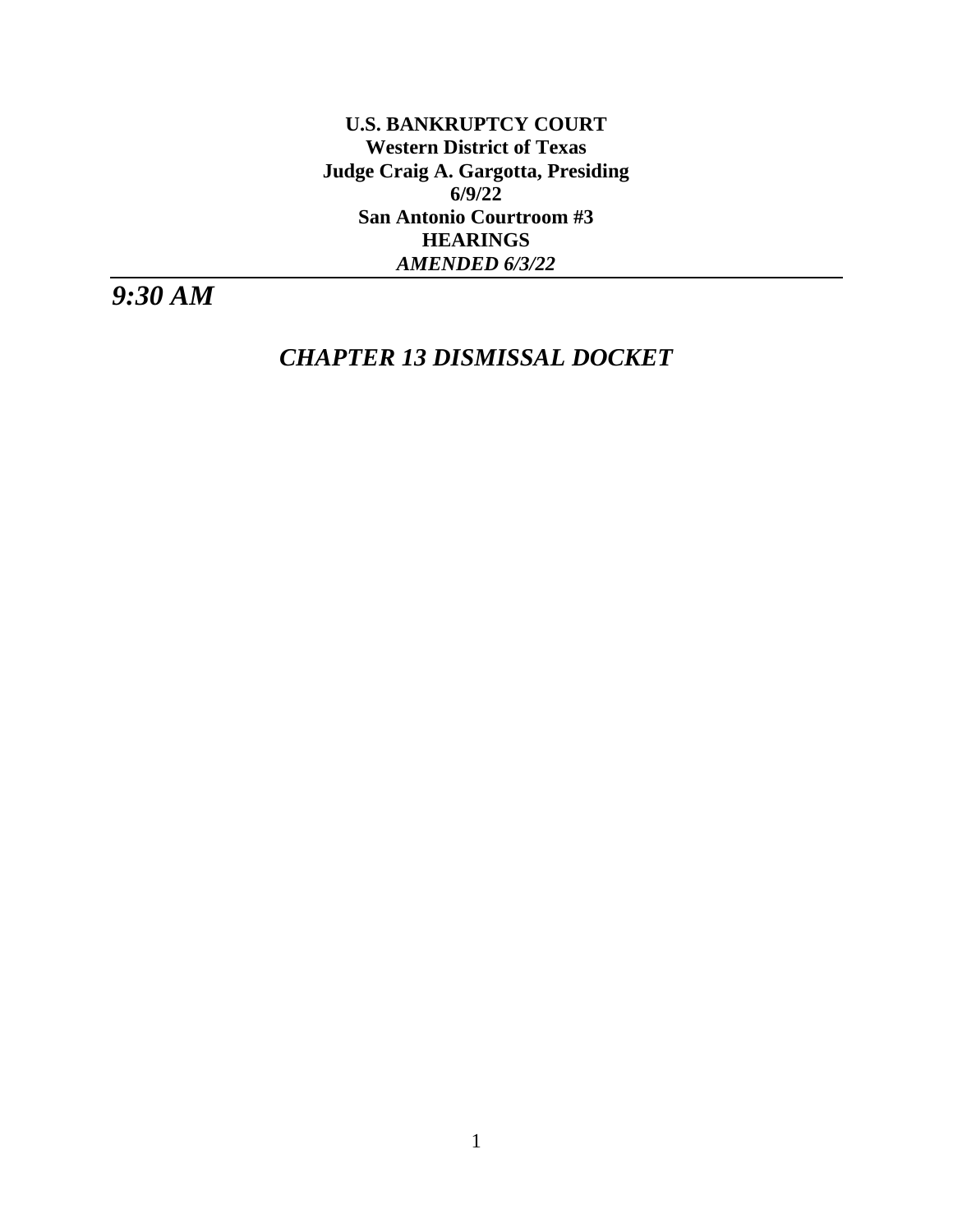# *10:00 AM*

# *CHATPER 13 MISCELLANEOUS DOCKET*

# **17-52360-cag Angela Gail Bilodeau Chapter: 13**

Joris Robert Vanhemelrijck representing Angela Gail Bilodeau (Debtor) Mary K. Viegelahn (Trustee)

#84 Motion to Request to Retain Excess 2021 Bonus Monies Nunc Pro Tunc and Seventh Request for Additional Attorney's Fees (21 Day Objection Language) filed by Joris Robert Vanhemelrijck for Debtor Angela Gail Bilodeau.

# **18-51120-cag Ashley Janine Hill Chapter: 13**

Joris Robert Vanhemelrijck representing Ashley Janine Hill (Debtor) Mary K Viegelahn (Trustee)

#89 Motion to Modify Confirmed Chapter 13 Plan filed by Mary K Viegelahn for Trustee Mary K Viegelahn **\*\*\*RESET IN OPEN COURT ON 5/12/22-NFN\*\*\* AGREED ORDER TO COME FROM MARY VIEGELAHN**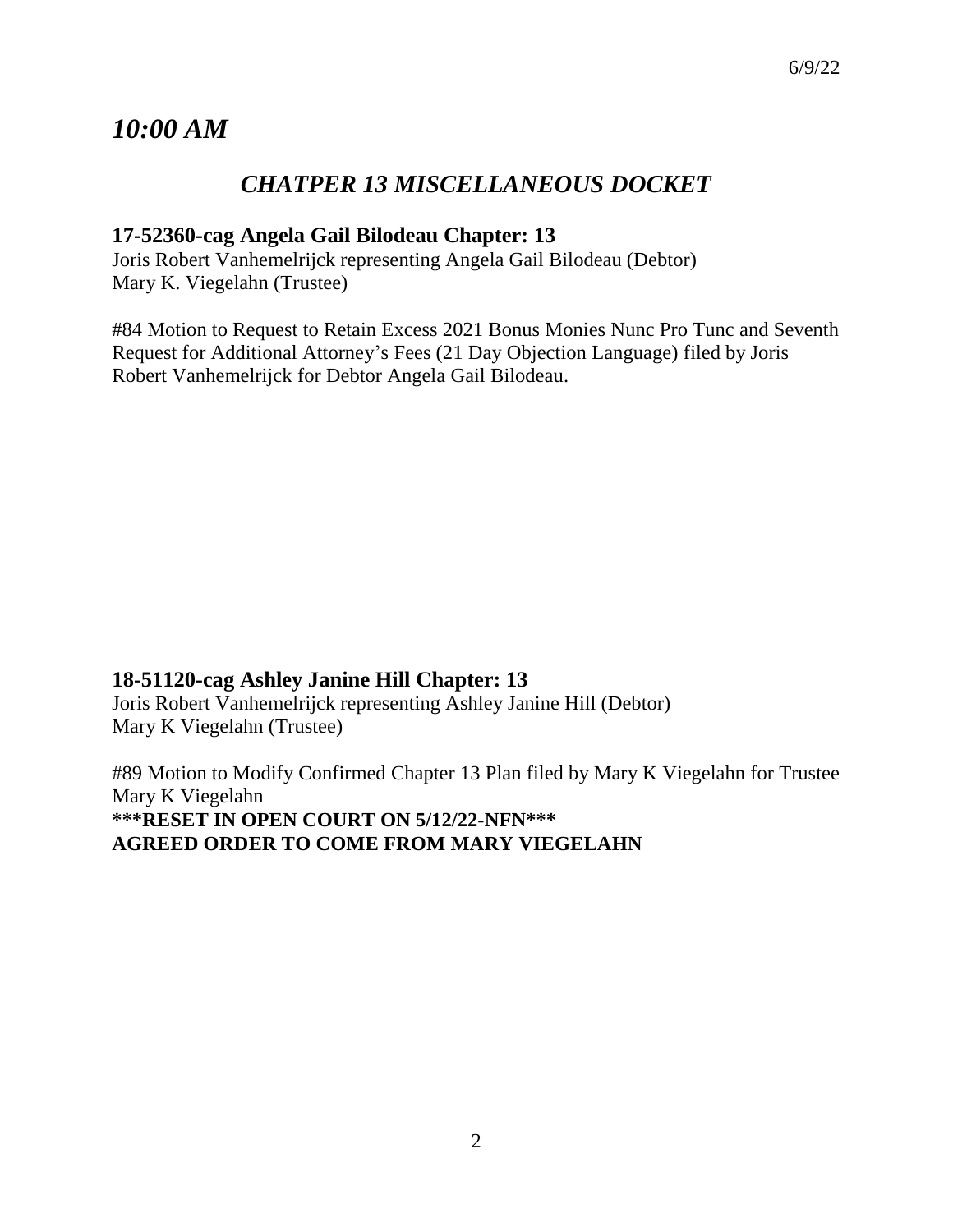# **18-51793-cag Roberto Elias Rodriguez and Savina Cristela Rodriguez Chapter: 13**

Joris Robert Vanhemelrijck representing Roberto Elias Rodriguez (Debtor) Joris Robert Vanhemelrijck representing Savina Cristela Rodriguez (Debtor) Mary K Viegelahn (Trustee)

#67 Motion to Vacate and/or Reconsider Order Dismissing Case filed by Joris Robert Vanhemelrijck for Debtors Roberto Elias Rodriguez, Savina Cristela Rodriguez.

# **18-51848-cag DeLacey L Guillory Chapter: 13**

Lewis E. Buttles representing DeLacey L Guillory (Debtor) Mary K Viegelahn (Trustee)

#43 Motion to Modify to Cure Arrearage and First Request for Additional Compensation (21-Day Objection Language) filed by Lewis E. Buttles for Debtor DeLacey L Guillory **\*\*\*RESET IN OPEN COURT ON 5/12/22-NFN\*\*\* GRANT W/REVISED ORDER TO COME LEWIS BUTTLES**

# **19-50634-cag Brian David Thompson and Glenda Rena Thompson Chapter: 13**

Heidi McLeod representing Brian David Thompson (Debtor) Heidi McLeod representing Glenda Rena Thompson (Debtor) Mary K Viegelahn (Trustee)

#70 Motion to Surrender Vehicle in Full Satisfaction of Under Secured Claim (21 Day Objection Language) filed by Heidi McLeod for Debtors Brian David Thompson, Glenda Rena Thompson.

**\*\*\*NOTICE OF WITHDRAWAL FILED ON 6/1/22\*\*\*** 

6/9/22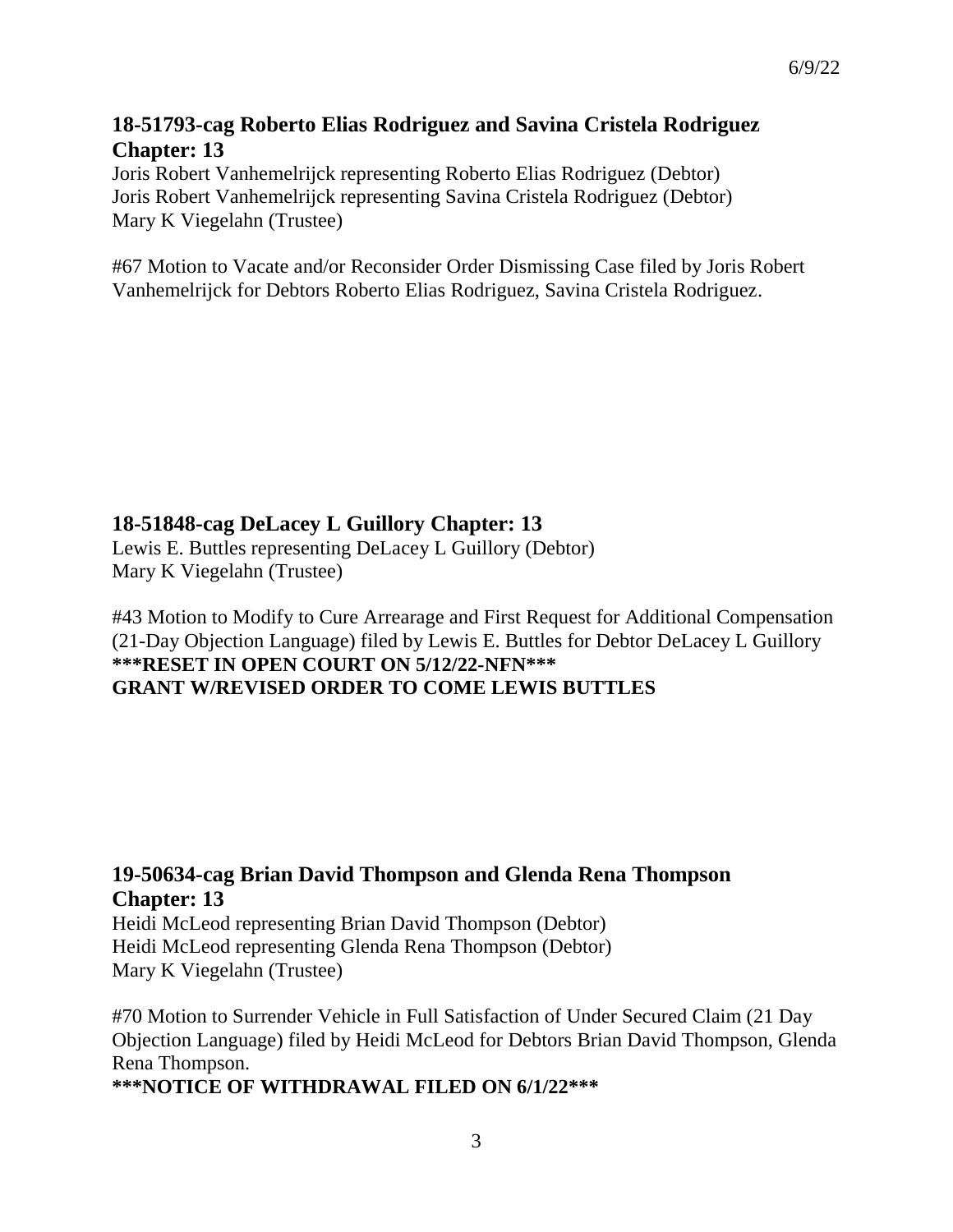## **19-51056-cag Victor Casillas Valdez, Jr. and Linda Elaine Valdez Chapter: 13** Joseph W. Shulter representing Victor Casillas Valdez Jr. (Debtor) Joseph W. Shulter representing Linda Elaine Valdez (Debtor) Mary K Viegelahn (Trustee)

#86 Motion to Voluntarily Dismiss Case filed by Joseph W. Shulter for Debtors Linda Elaine Valdez, Victor Casillas Valdez Jr. **\*\*\*MOOT -CASE DISMISSED ON 5/16/22\*\*\*** 

# **19-52873-cag Francisco Rodriguez Chapter: 13**

Magdalena Gonzales representing Francisco Rodriguez (Debtor) Mary K Viegelahn (Trustee)

#48 Motion to Dismiss Case (21 Day Objection Language) filed by Stephen Wilcox for Creditor Quantum3 Group, LLC

# **20-50420-cag Gregory Maurice Owens Chapter: 13**

David Levinson representing Gregory Maurice Owens (Debtor) Mary K Viegelahn and Mary K. Viegelahn01 representing Mary K Viegelahn, Chapter 13 Trustee (Trustee)

#77 Amended Motion to Modify Confirmed Plan Pursuant to 11 U.S.C. § 1329 filed by David Levinson for Debtor Gregory Maurice Owens **RESET 7/19/22**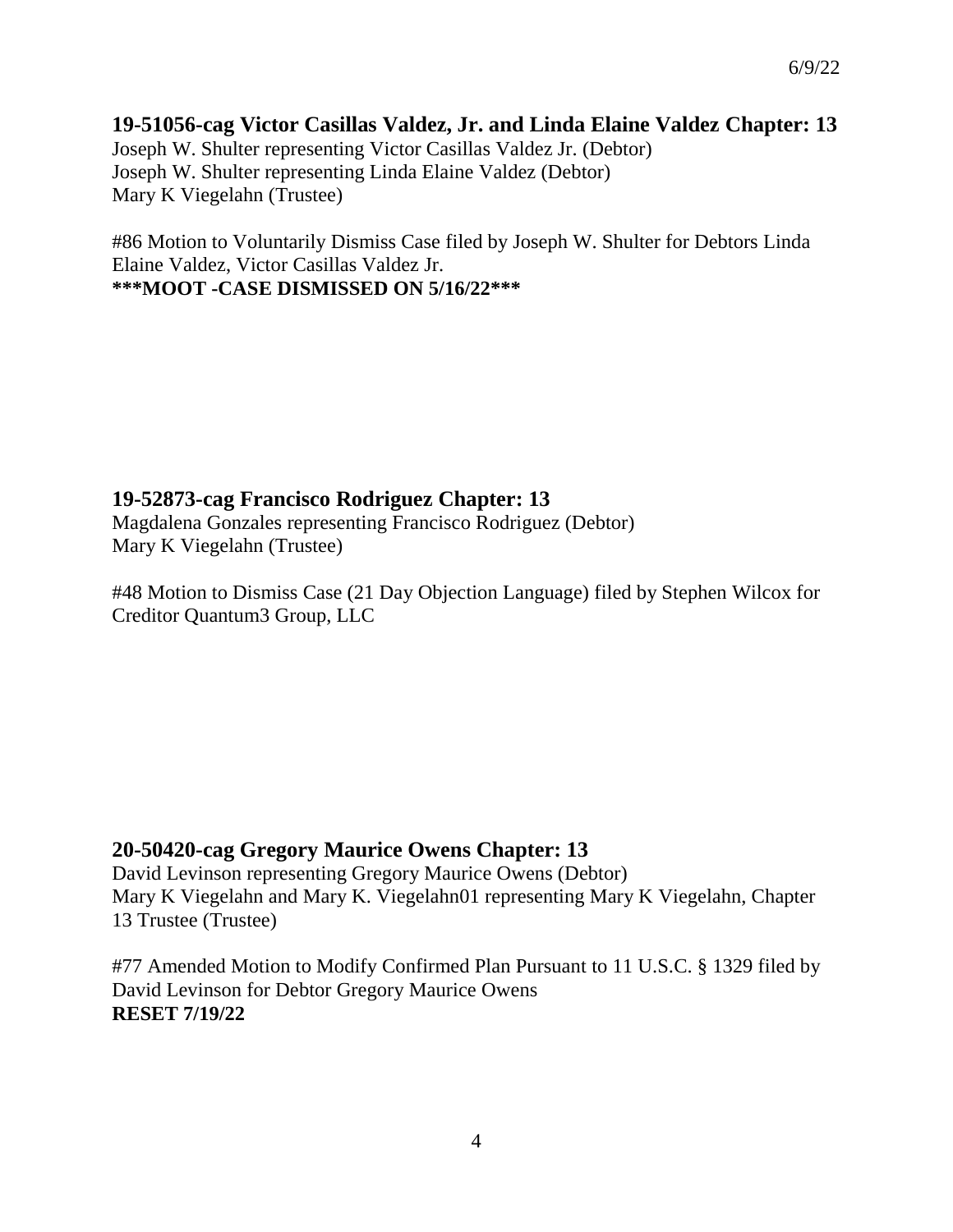# **20-51382-cag Christine G. Gloria Chapter: 13**

Joris Robert Vanhemelrijck representing Christine G. Gloria (Debtor) Mary K Viegelahn representing Mary K Viegelahn, Chapter 13 Trustee (Trustee)

#64 Objection Filed by Mary K Viegelahn for Trustee Mary K Viegelahn (related document(s): 63 Notice to Retain 2021 Tax Refund (21 Day Objection Language) filed by Joris Robert Vanhemelrijck for Debtor Christine G. Gloria. **AGREED ORDER TO COME FROM MARY VIEGELAHN**

**20-51561-cag Gloria Maria Urbano Chapter: 13**

Ruben E. Vasquez representing Gloria Maria Urbano (Debtor) Mary K Viegelahn (Trustee)

#56 Motion to Reinstate Case filed by Ruben E. Vasquez for Debtor Gloria Maria Urbano **AGREED ORDER TO COME FROM MARY VIEGELAHN**

# **21-50544-cag Eddie Lee Sanders Chapter: 13**

Joris Robert Vanhemelrijck representing Eddie Lee Sanders (Debtor) Mary K Viegelahn (Trustee)

#52 Amended Objection filed by Joris Robert Vanhemelrijck for Debtor Eddie Lee Sanders (related document(s): 51 Objection filed by Joris Robert Vanhemelrijck for Debtor Eddie Lee Sanders (related document(s): doc Notice of Mortgage Payment Change and Certificate of Service (Claim filed by Randy Leigh Tipton for Creditor Wilmington Savings Fund Society, FSB.

## **AGREED ORDER TO COME FROM JESSICA HOLT**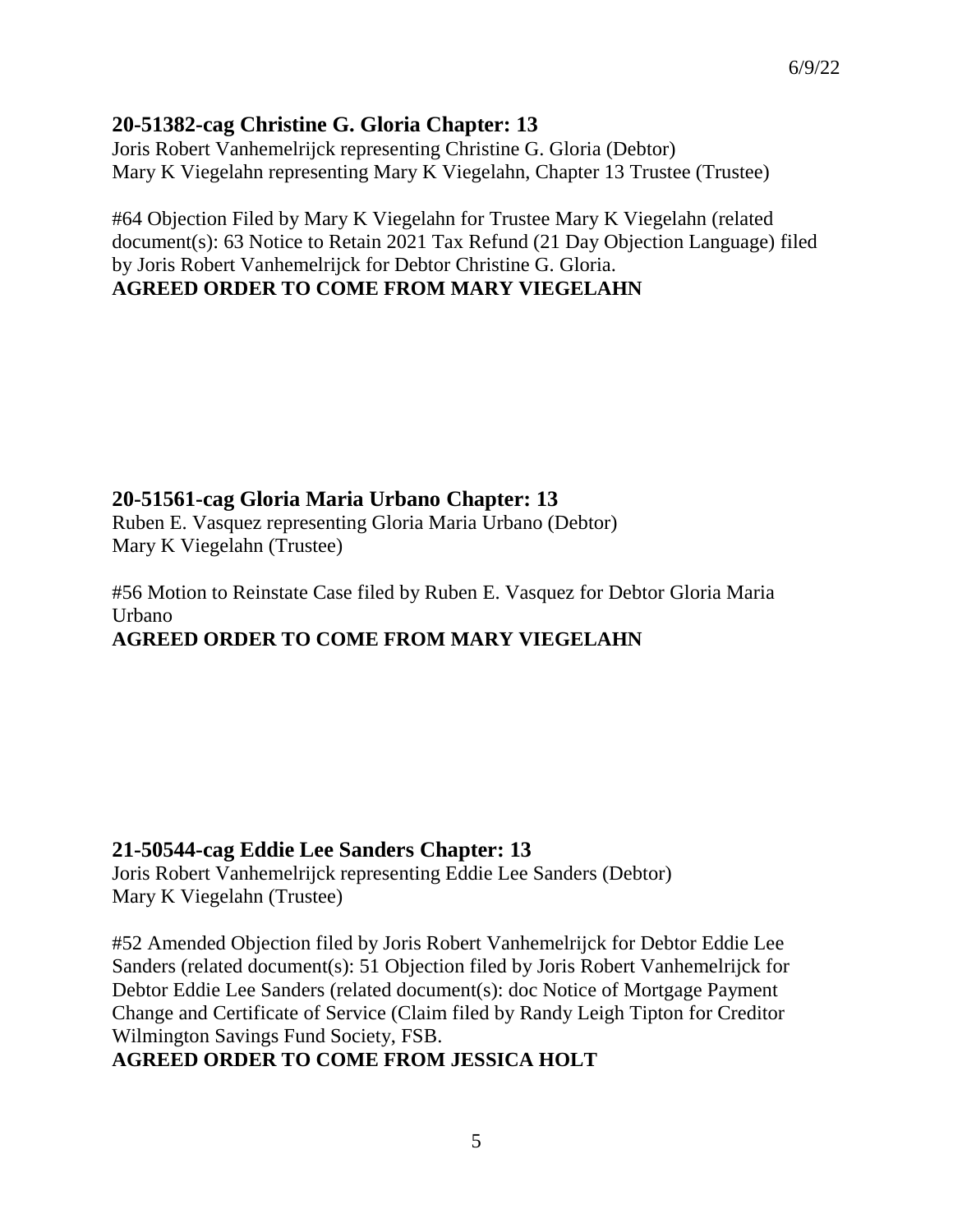#### **21-51094-cag Charles James Byrd and Mable Lee Byrd Chapter: 13**

Joris Robert Vanhemelrijck representing Charles James Byrd (Debtor) Joris Robert Vanhemelrijck representing Mable Lee Byrd (Debtor) Mary K Viegelahn (Trustee)

#41 Objection Filed by Mary K Viegelahn (related document(s): 37 Debtors Notice to Retain 2021 Tax Refund (21 Day Objection Language) filed by Joris Robert Vanhemelrijck for Debtors Charles James Byrd, Mable Lee Byrd. **OBJECTON WITHDRAWN 6/8/22**

## **21-51459-cag Heidi Marie Brown Chapter: 13**

Joris Robert Vanhemelrijck representing Heidi Marie Brown (Debtor) Mary K Viegelahn (Trustee)

#25 Motion to Approve Settlement, Approve Special Counsels Fees, And Second Request for Additional Attorney's Fees (21 Day Objection Language) filed by Joris Robert Vanhemelrijck for Debtor Heidi Marie Brown **OBJECTION W/DRAWN – GRANT MOTION**

## **21-51478-cag Maria Esther Gomez Chapter: 13**

Magdalena Gonzales representing Maria Esther Gomez (Debtor) Mary K Viegelahn (Trustee)

#14 Motion to Allow Late Filing of Proof of Claim for Trinidad Mortgage Servicing Pursuant to U.S. Bankruptcy Rule 9006(b) (21 Day Objection Language) filed by Magdalena Gonzales for Debtor Maria Esther Gomez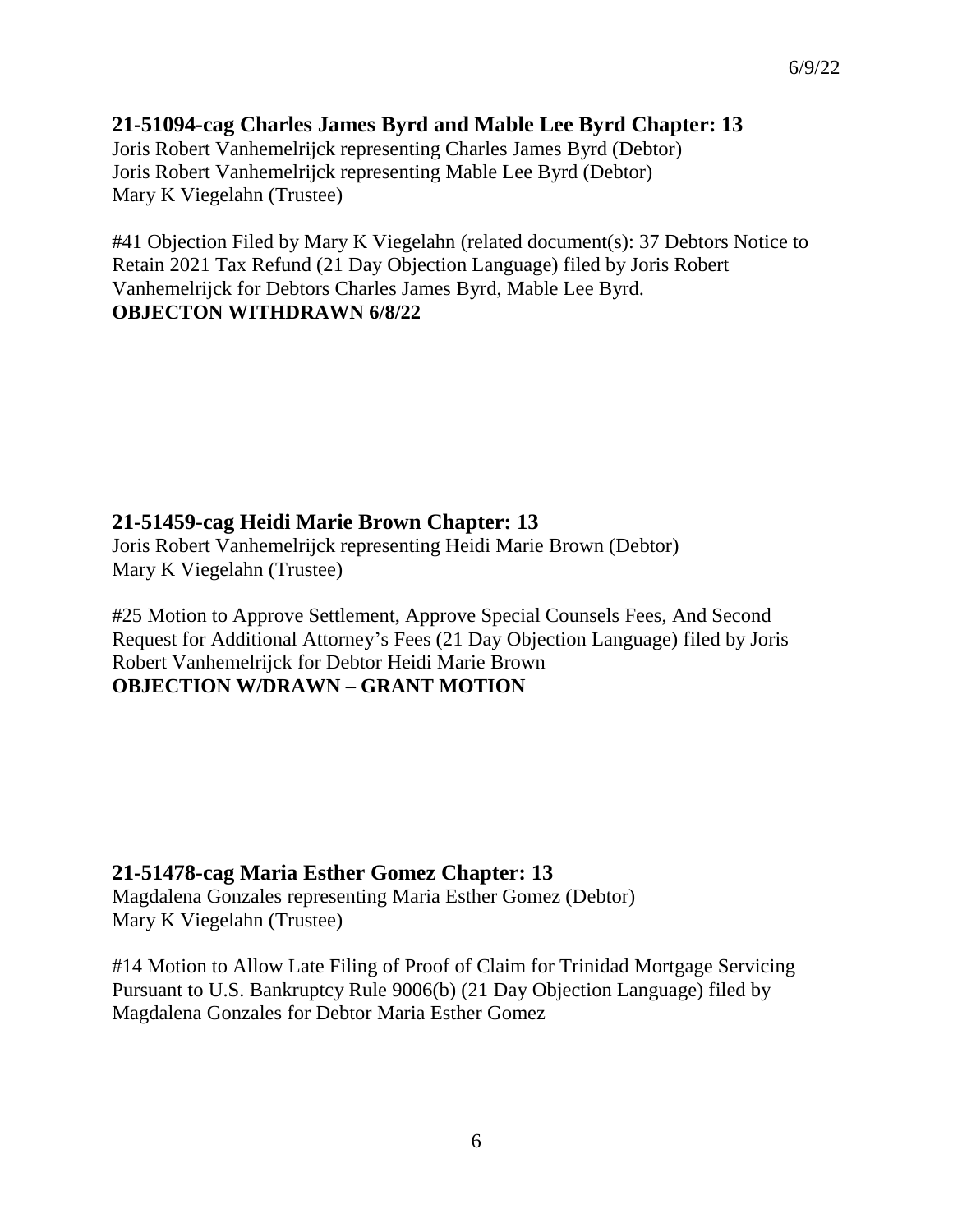# **21-51525-cag Chadwick Lester Ozment and Antonino Joseph Tiso Chapter: 13**

Dorothy K Lawrence representing Chadwick Lester Ozment (Debtor) Dorothy K Lawrence representing Antonino Joseph Tiso (Debtor) Mary K Viegelahn (Trustee)

#27 Objection to Claim GECU, Court Claim #38 with Notice thereof, (30 Day Objection Language) Filed by Mary K Viegelahn for Trustee Mary K Viegelahn

#28 Objection to Claim GECU, Court Claim #35 with Notice thereof, (30 Day Objection Language) Filed by Mary K Viegelahn for Trustee Mary K Viegelahn

#29 Objection to Claim GECU, Court Claim #36 with Notice thereof, (30 Day Objection Language) Filed by Mary K Viegelahn for Trustee Mary K Viegelahn

#30 Objection to Claim GECU, Court Claim #37 with Notice thereof, (30 Day Objection Language) Filed by Mary K Viegelahn for Trustee Mary K Viegelahn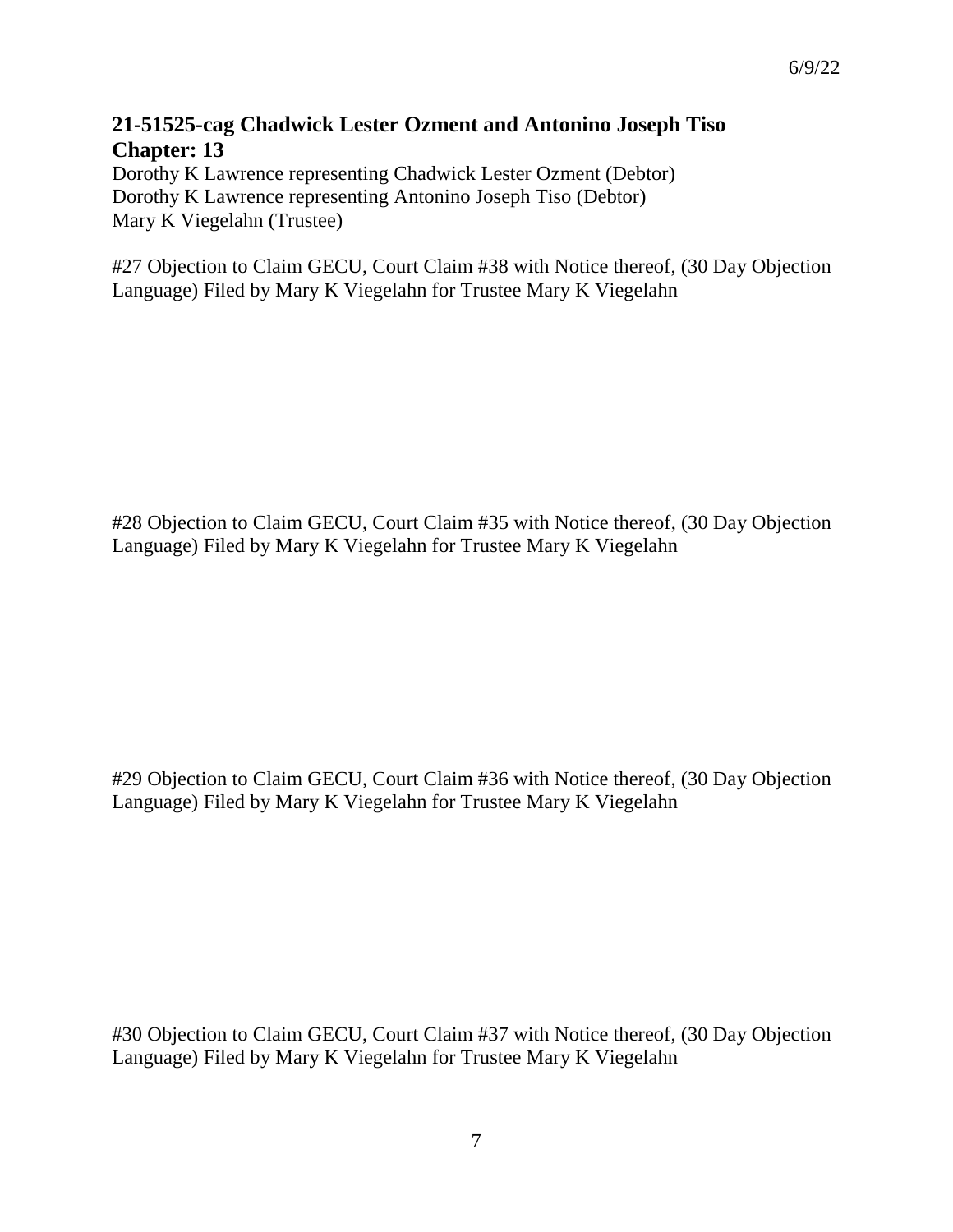## **22-50101-cag Marlon Robinson Chapter: 13**

Nicholas C Inman representing Marlon Robinson (Debtor) Mary K Viegelahn (Trustee)

#15 Objection to Exemption (21 Day Objection Language) Filed by Mary K Viegelahn for Trustee Mary K Viegelahn. **WITHDRAWN 6/8/22**

## **22-50134-cag Bradford Allen Robinson Chapter: 13**

Jose L. Soria representing Bradford Allen Robinson (Debtor) Mary K Viegelahn (Trustee)

#17 Motion for **Contempt and Sanctions** Against ADT LLC DBA ADT Security Services Due to Willful Violation of the Automatic Stay filed by Jose L. Soria for Debtor Bradford Allen Robinson.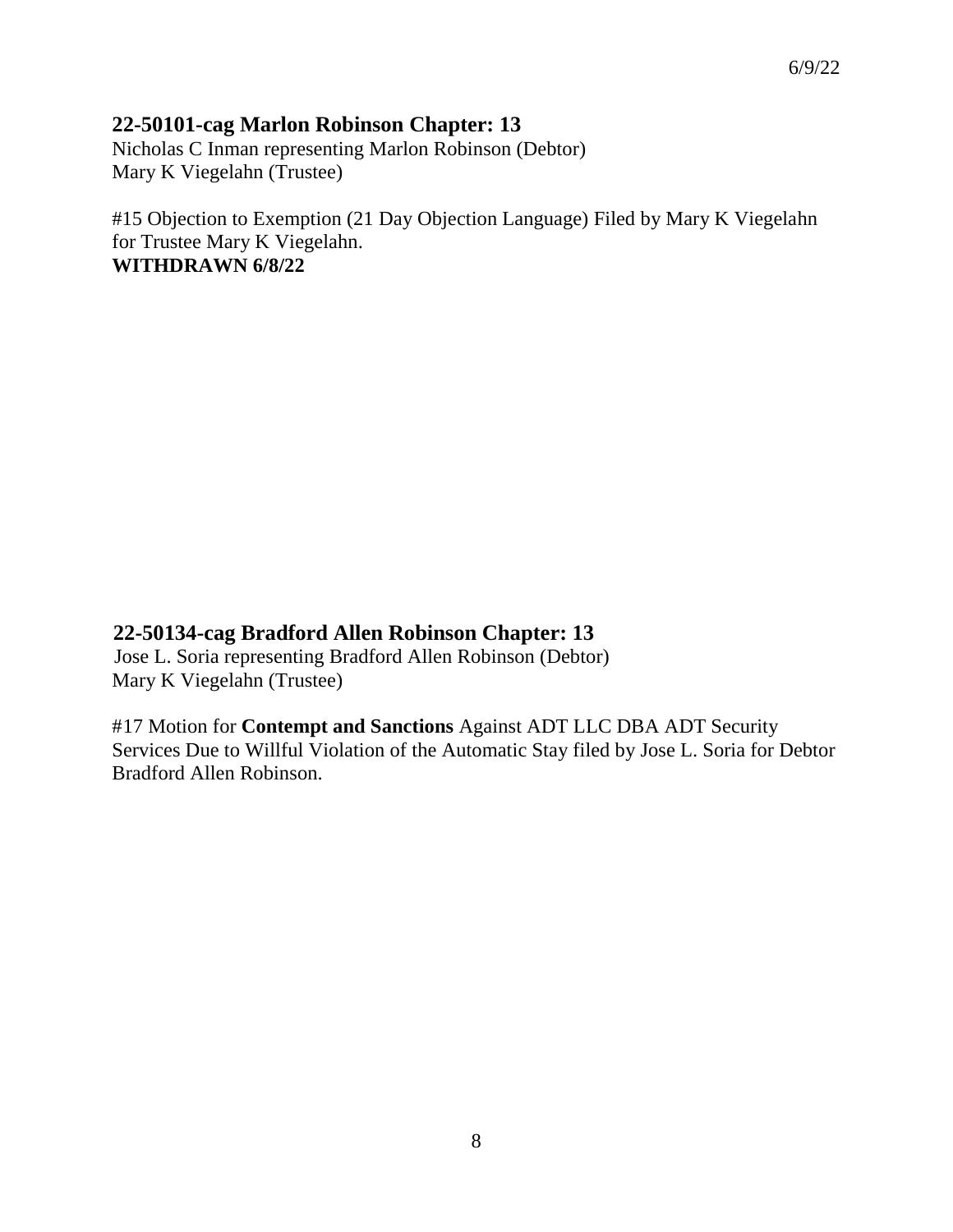## **22-50469-cag Daniel Pinales and Azucena Pinales Chapter: 13**

Sean T. Flynn representing Daniel Pinales (Debtor) Sean T. Flynn representing Azucena Pinales (Debtor) Mary K Viegelahn, Chapter 13 Trustee (Trustee)

#8 Order for Azucena Pinales to Appear and Show Cause (Why Case Should Not Be Dismissed) and Why Debtor Azucena Pinales is Filing a Sixth Bankruptcy.

**\_\_\_\_\_ Cause Shown \_\_\_\_\_ Cause not Shown \_\_\_\_\_ Case Dismissed \_\_\_\_\_ Case dismissed with prejudice for \_\_\_\_\_ days with refusal language \_\_\_\_\_ Refuse filings until all unpaid fees are paid \_\_\_\_\_ RESET TO \_\_\_\_\_\_ @\_\_\_\_\_\_\_ NO FUTHER NOTICE**

**18-52983-cag Isaac Griego and Rebecca Cisneros Griego Chapter: 13** Ricardo Ojeda Jr representing Isaac Griego (Debtor) Ricardo Ojeda Jr representing Rebecca Cisneros Griego (Debtor) Mary K Viegelahn (Trustee)

#139 Expedited Motion of the United States Trustee for Entry of Debtors' Discharge. **\*\*\*SET ON EXPEDITED BASIS, AUBREY THOMAS SHALL GIVE NOTICE OF THE HEARING\*\*\***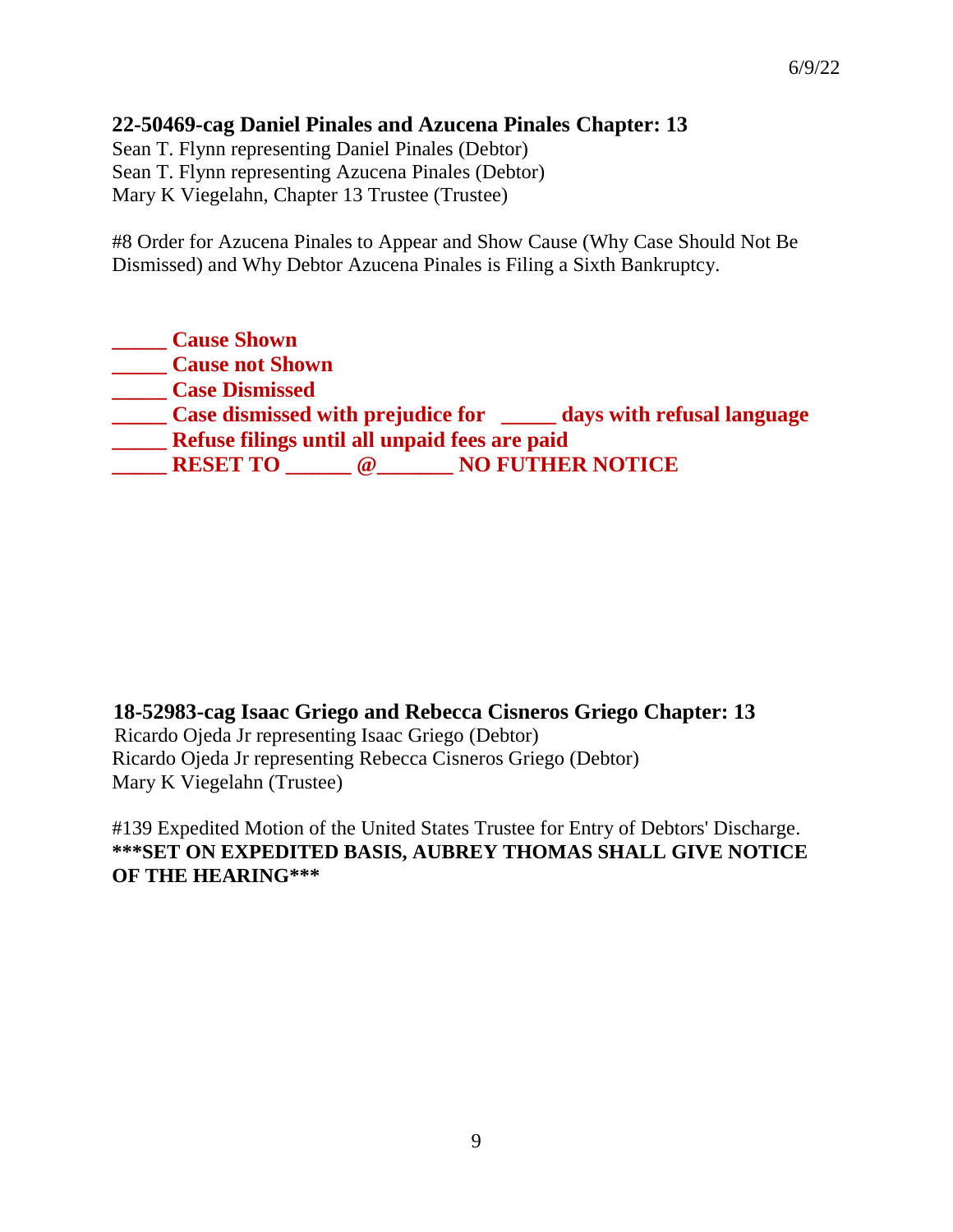## **22-50194-cag Laura Jacaman Chapter: 13**

PRO SE Laura Jacaman (Debtor) Mary K Viegelahn (Trustee)

#### #35 **Motion for Ex-Parte Dismissal of This Chapter 13 Case**, Bankruptcy Rule §1307(b) of the Bankruptcy Code, filed by Debtor Laura Jacaman.

#45 **Motion to Convert Case from Chapter 13 to Chapter 7** (14 Day Objection Language) (Filing Fee: \$ 25.00) filed by Mary Elizabeth Heard for Creditor Ovation Services LLC, as Agent for FGMS Holdings LLC. **\*\*\*SET AT THE DIRECTION OF THE COURT, MARY ELIZABETHE HEARD IS RESPONSIBLE FOR NOTICE\*\*\*** 

Confirmation Hearing: **\*\*\*RESET FROM 5/19/22\*\*\*** 

*#15Objection to Confirmation of Plan filed by Joyce Nwachukwu for Creditor Wells Fargo Bank, N.A #16 Objection to Confirmation of Plan filed by Bradley S Balderrama for Creditor Bexar County*